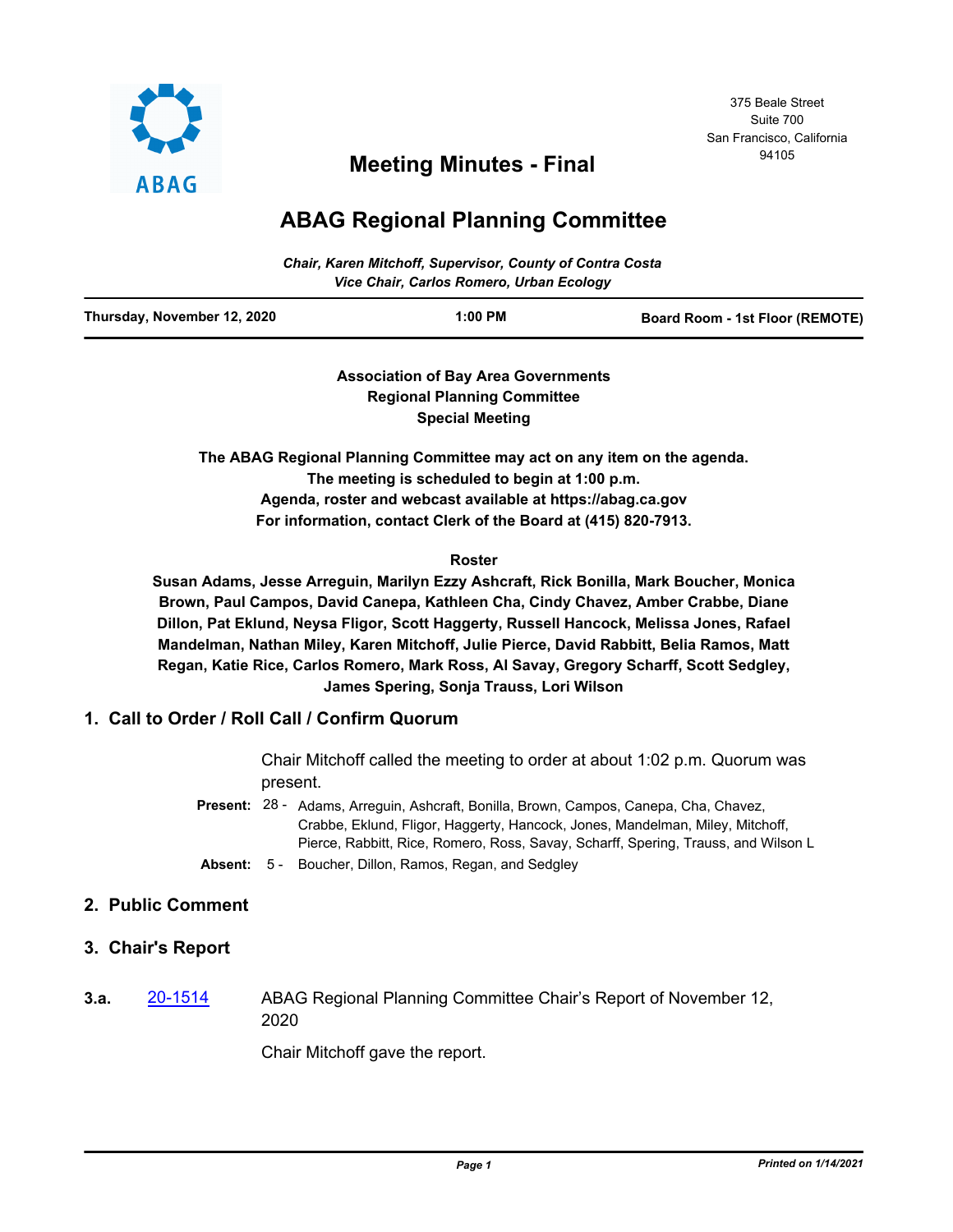#### **4. Consent Calendar**

**Upon the motion by Ezzy Ashcraft and second by Pierce, the Consent Calendar was approved. The motion passed unanimously by the following vote:**

- Aye: 25 Adams, Arreguin, Ashcraft, Bonilla, Brown, Campos, Cha, Chavez, Crabbe, Eklund, Fligor, Haggerty, Hancock, Mandelman, Mitchoff, Pierce, Rabbitt, Rice, Romero, Ross, Savay, Scharff, Spering, Trauss, and Wilson L
- **Absent:** 7 Boucher, Canepa, Dillon, Miley, Ramos, Regan, and Sedgley
- **Abstain:** 1 Jones
- **4.a.** [20-1515](http://mtc.legistar.com/gateway.aspx?m=l&id=/matter.aspx?key=21380) Approval of ABAG Regional Planning Committee Summary Minutes of October 1, 2020

#### **5. Plan Bay Area 2050**

**5.a.** [20-1532](http://mtc.legistar.com/gateway.aspx?m=l&id=/matter.aspx?key=21397) Plan Bay Area 2050: Implementation Plan Development

Overview of the Plan Bay Area 2050 Implementation Plan phase, including key goals and timeline.

Dave Vautin gave the report.

The following gave public comment: Samuel Munoz; LW; Reyla Graber.

**6. Regional Housing Needs Allocation**